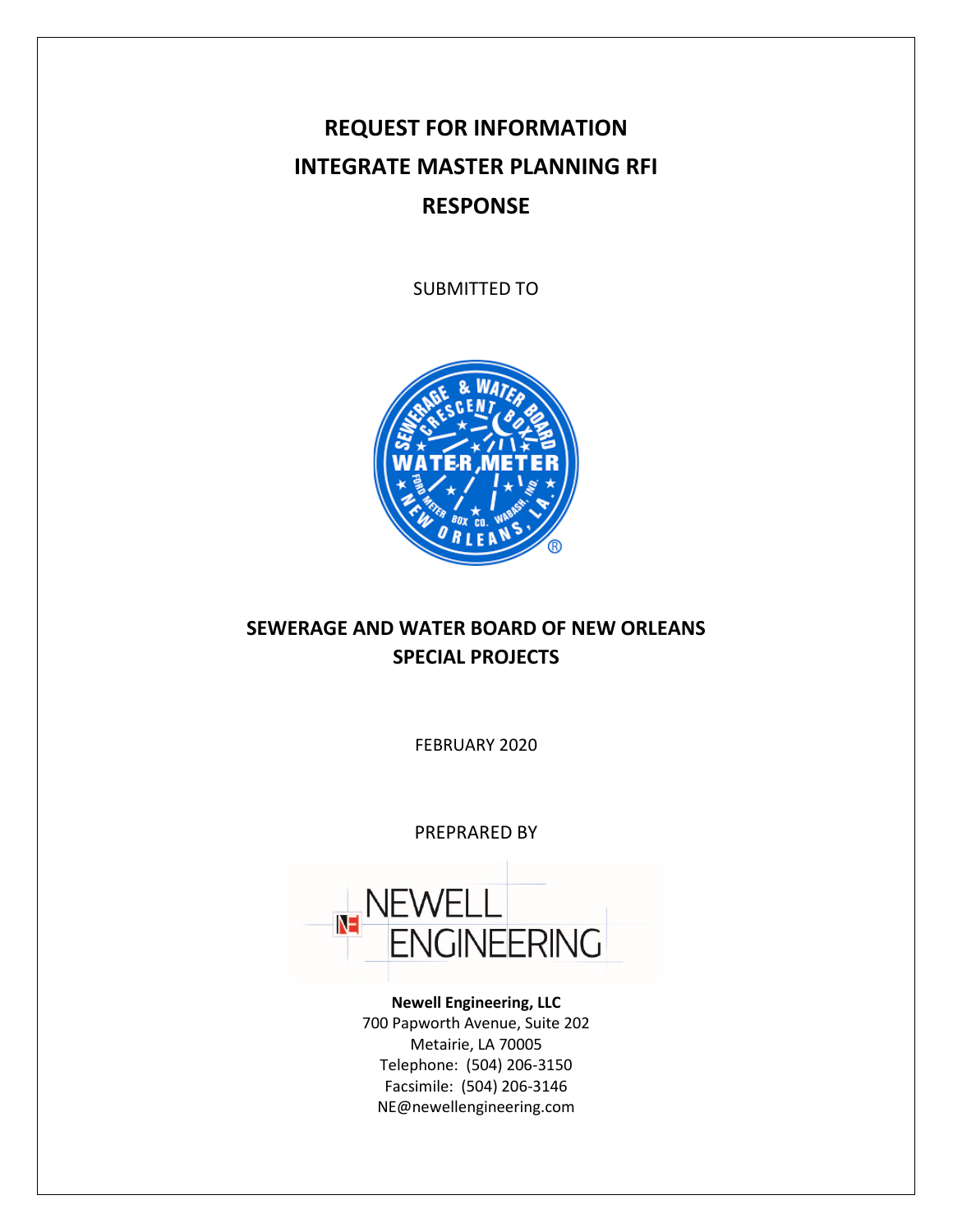### **SWBNO INTEGRATED MASTER PLANNING RFI WRITTEN REPONSE**

### **Background**

The Sewerage and Water Board of New Orleans (SWBNO) recently issued a Request for Information (RFI) from firms interested in helping the SWBNO identify key issues that will impact delivery of drainage, water, and sewerage services over the coming years. This is the first step in development of a long-term, integrated master plan. Newell Engineering would like to assist in this process.

The stated goal of the planning effort is to develop plans that will:

- Build resilience in the face of a changing climate
- Reduce flooding
- Provide affordable and efficient services
- Improve public heath
- Improve public space and quality of life
- Provide workforce and economic development opportunities
- Protect the environment
- Create and sustain partnerships

The RFI was issued to assist the SWBNO in scoping the process further and to develop RFP's for future work under the planning process. After submission of written responses to the RFI, workshops will be hosted in which key issues will be further developed and discussed. Newell Engineering, LLC was founded and is managed by a consulting engineer and land surveyor with extensive engineering experience in local potable water, sewerage, and drainage systems. As a result, this response is generally focused towards a traditional engineering assessment. The SWBNO is aware of many of the challenges discussed in this response and has identified and quantified several of them as documented in the information included online. Newell Engineering hopes that our effort in preparing this RFI submittal will provide benefit to the SWBNO.

In this process we are asked to respond to any combination of the following three questions:

- a. What will be New Orleans' biggest stormwater/drainage challenges in 50 years and what is the best approach to integrated long-range planning to address those challenges?
- b. What will be New Orleans' biggest wastewater/sewerage challenges in 50 years and what is the best approach to integrated, long-range planning to address those challenges?
- c. What will be New Orleans' biggest drinking water challenges in 50 years and what is the best approach to integrated, long-range planning to address those challenges?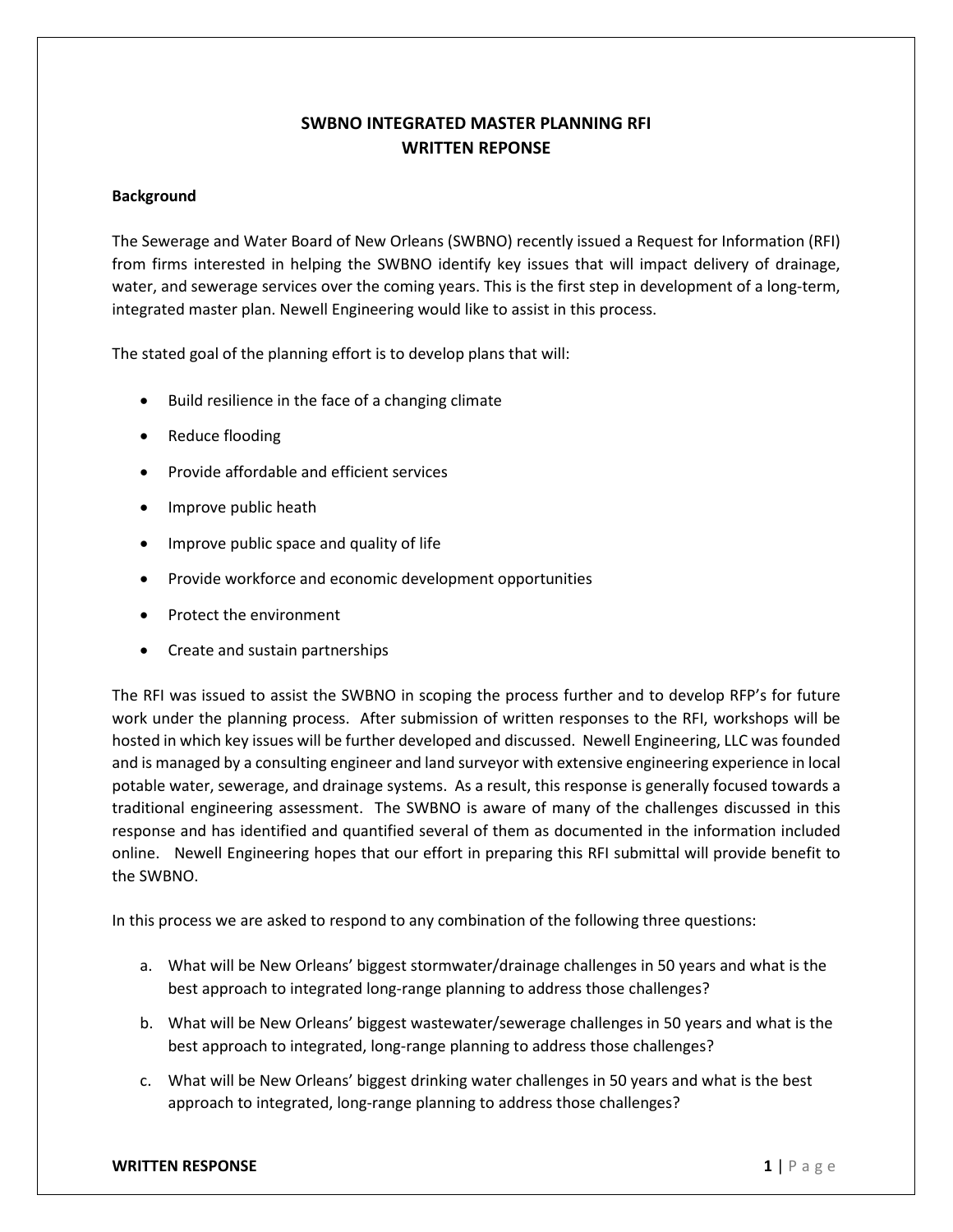Each of these questions relate to essential infrastructure needed to support the community. The critical challenge that faces the city over the coming fifty years is being able to sustain these services and have better and more resilient systems in place and functioning in fifty years. The goal of the planning efforts should be to create systems that are affordable and can be sustained over the ensuing decades. This is a difficult challenge. Some of the challenges that will have to be overcome to provide these services are faced by many other municipalities, others are unique to New Orleans.

Affordability is a major system-wide challenge. Documentation of maintenance and operation needs and setting the design level of service for each system are key. Each of the three systems has some basic similarities. There is a plant, e.g. pumping stations for drainage and treatment plants for drinking water and sewerage, and a peripheral system consisting of collection pipes for drainage and sewerage and a distribution system for drinking water. The cost of the peripheral systems is a very significant cost of the total cost of the system. As a result, the impact of maintenance and service level recommendations on the cost of peripheral systems should be carefully considered. It may be appropriate to provide replacements and upgrades, if justified, of these peripheral systems as part of an ongoing annual program. Most of the collection and distribution systems are within the streets of the city. Accordingly, their maintenance and upgrade should be coordinated with planned street replacement.

Obtaining the necessary services for maintenance, operation, and improvements will also be a critical challenge for all three systems. Services have traditionally been provided either in-house by the municipal agency (SWBNO) and through contracted operations, maintenance, engineering, and construction services. It is likely that this general model will continue, but changes have occurred in the industry. Such changes are likely to continue. For instance, the water and sewer systems could be privatized, more private operation and maintenance of systems could be employed, the services could be supplied through regional governing authorities, etc. Regardless, though, the challenges now faced by the SWBNO will have to be addressed. The SWBNO currently faces a challenge in providing in-house staff needed for critical agency functions. Having competent in-house staff that can make informed and timely decisions is critical to agency function; this function cannot be outsourced. Some of these capabilities can be contracted out through program management contracts, operations and maintenance contracts, design contracts, etc. Not everything, though, can be contracted out and as more and more is contracted out, demands on inhouse managers increase. For instance, negotiation and procurement of large operations and maintenance contracts, large design contracts, large program management contracts, etc. require a high level of in-house competence. Other organizational challenges are placed on the agency by the consolidation of firms in the engineering and construction marketplace that has occurred over the past few decades. Much of this integration has been vertical, e.g. the operations and maintenance firm owns the design firms, construction firms, manufactures, vendors, etc. Strong in-house staffing will be needed to manage these contractual relationships. Project delivery methods are also changing with design, build, operate; construction management at risk, etc. being used more frequently in the public works market.

Coupling in-house capabilities with independent local consultants, industries, and research organizations will likely be beneficial, both through obtaining services from firms and individual living and investing in the community and through fostering development of a strong local engineering, construction, and research community. Use of local firms more often as the prime consultant will accelerate this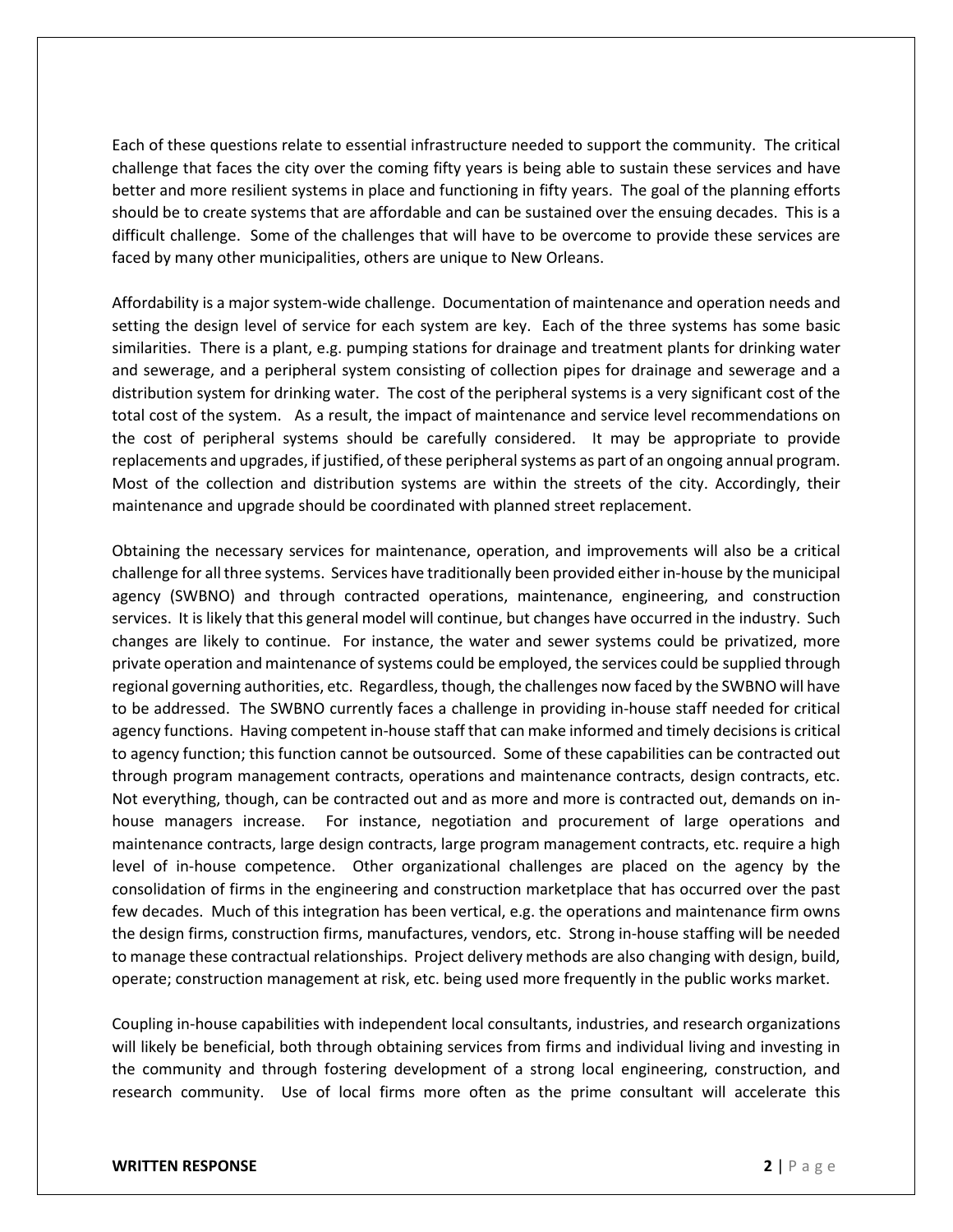development. There are many opportunities for enhancing local capabilities. A few examples include physical hydraulic modeling of canal junctions; the SWBNO has traditionally used out of state organizations for this work; using local engineering firms as the prime consultant more frequently; supporting funding of more water and wastewater treatment research efforts in local universities, etc.

The following paragraphs address challenges posed for each of the systems included in this RFI:

### **a. What will be New Orleans' biggest stormwater/drainage challenges in 50 years and what is the best approach to integrated long-range planning to address those challenges?**

The drainage systems in New Orleans are unique and the topography and soils of the city are challenging. Pumping is required for drainage since much of the city is below sea level. Since the city is relatively flat, elevation is critical. Also, the city is subject to subsidence. Subsidence is due to many factors. One is that the city is in a zone of tectonic plate subduction. Another is the normal consolidation of wetlands upon being drained. Additionally, sea level is predicted to rise, which, coupled with subsidence, places increasing demands on area levees and drainage systems. These factors complicate system planning, operation, maintenance, and design. There is no way to precisely know how much subsidence will occur over the next fifty years or how much sea level will rise. As a result, extensive upfront expenditures to mitigate against these effects are probably not warranted; although potential impacts should be assessed during planning and project development. A good example of critical drainage structures impacted by subsidence is that of pile support of box culverts. Traditionally, the Sewerage and Water Board has pile supported concrete box culverts. From a cost standpoint this may be the least expensive way to construct a culvert and is the best way to maintain a properly sloped invert. As subsidence occurs in shallower soils, though, adjoining areas including streets, lots, and homes settle while the box culvert does not. This reduces the effectiveness of the box culvert for drainage. The use of piles to support box culverts should be assessed. Recently, sheeting practice has changed with it being normal practice to abandon steel sheeting in place. This is extremely expensive. Sheeting of cuts for construction of large box culverts is another area that should be critically evaluated. Often, the cost of sheeting of the cut for construction of box culverts is more than all other costs of the project combined. This practice should be evaluated.

Another example of a challenge posed is that of maintaining project vertical control during implementation of large drainage improvement projects. The National Geodetic Survey (NGS) has adjusted the national level datum numerous times since the 1980's. Current practice is to continuously adjust the datum based on continuously operating ground control stations and GPS. The current datum is better than it has ever been, but the continuous adjustment of levels in the area leads to confusion. Apple to apple comparison of elevations determined using different datum epochs is at best difficult if not impossible. This can result in expensive blunders during construction if not properly accounted for in planning and design. The SWBNO should consider installation of a local control system, perhaps using Cairo Datum to avoid negative numbers, that is regularly tied to the NGS GPS datum and adjusted every five years or so. Another example of challenges arising due to subsidence and adjustment of datums is that of loss of storage in ponding areas due to increased placement of fill. Homes are now constructed higher than homes were constructed using earlier datums. Often the new construction is founded on a slab and fill is hauled in to bring the lot up to the level of the home. This reduces storage in the ponding area leading to increased levels of flooding. This practice should be evaluated. Subsidence and datum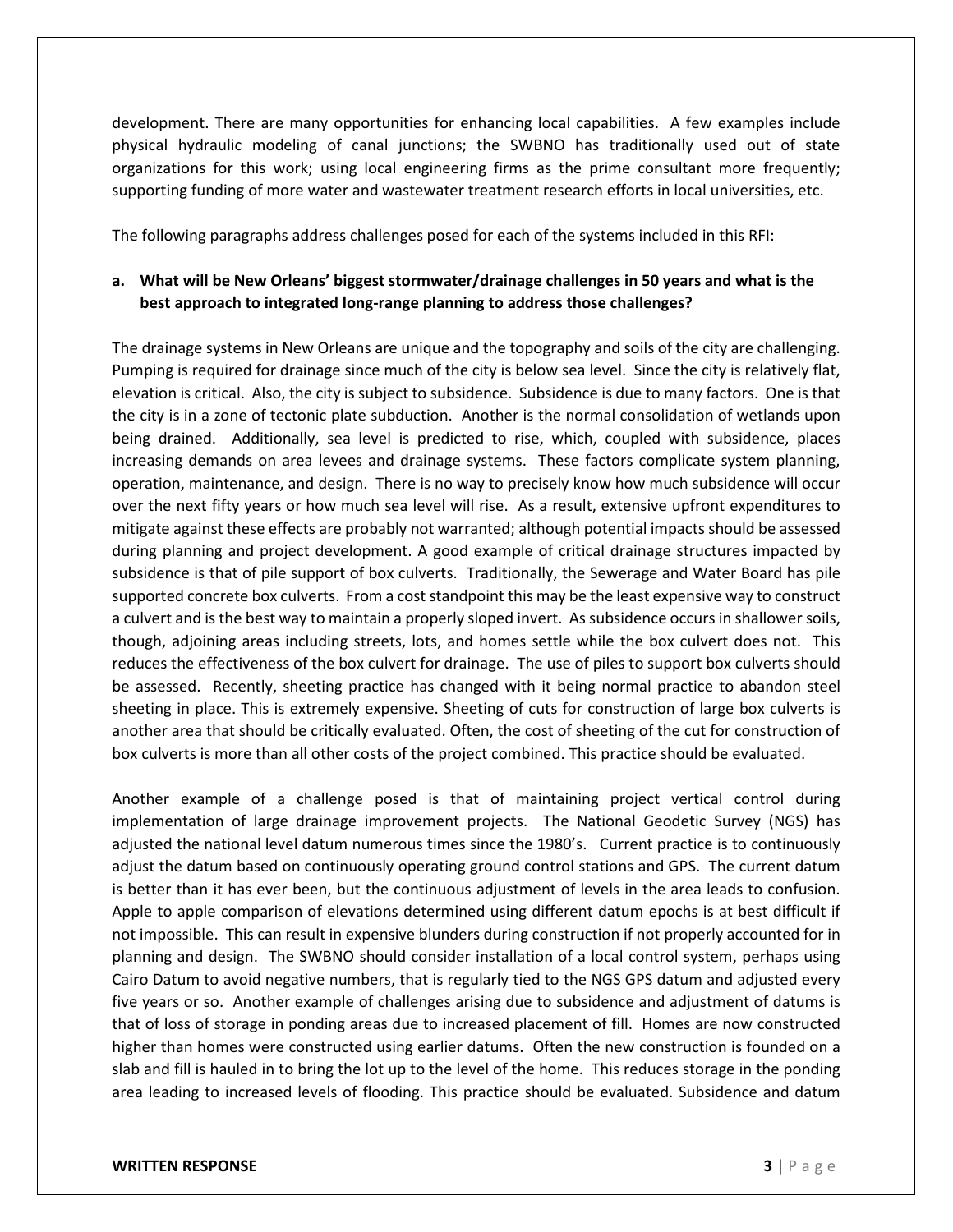adjustments also impact functioning of drainage pumping stations. Levees are being constructed higher than before, leading to more elevated discharges. Concurrently, subsidence may be contributing to lower intake levels. Potential impacts and future operating head of drainage pumping stations should be considered during planning and design efforts.

Many critical challenges must be addressed in the pumping and large canal systems which are essential to drainage in the city. Key issues include whether existing large, horizontal axial flow, electrically- driven, low-frequency pumps will be abandoned in favor of new pumps likely driven at a higher frequency. Recent operating problems at the SWBNO power generation facility at the Carrollton Water Treatment Plant have brought this issue to the forefront with consideration being given to using Entergy 60 Hertz Power in lieu of SWBNO supplied lower frequency power. Other considerations include whether a dry canal system or a wet canal system will be used and how much pumping and conveyance capacity will be provided. It is likely that additional capacity will be needed as the city develops. Where will new canals and pumps be provided? Is storage viable for reducing pumping requirements? Will some interior pumping stations such as DPS 6 be abandoned? These are complex issues and questions that will require substantial time and effort to assess and resolve. Pilot projects may be of benefit.

Defining the level of service that will be provided poses another challenge. Storage of floodwaters in New Orleans has traditionally occurred in streets with lot runoff retention not required. In previous generations, the street drainage systems were designed to convey the two-year storm and finished floors of homes were set above the largest expected flood level, more recently the one-hundred year flood level. In less populated areas served by wet canal systems, pumping rates were set at relatively low levels, perhaps up to .25 cubic foot per second (cfs) an acre, since ponding could be allowed in the lower areas near the pumping stations. A dry canal system was installed in the early 1900s in New Orleans with pumping capacity nominally set to .5 cfs. After flooding in the city in the 1980s, 1 cfs per acre was recommended for the 17<sup>th</sup> St. Canal Basin. Recently, planning recommendations are to increase on-lot storage of runoff and to use a wet system for collection of runoff coupled with the abandonment of interior pumping stations such as DPS 6 at the 17<sup>th</sup> St. Canal. The cost and benefits of on-lot retention of storm water should be carefully evaluated, perhaps by implementation of detailed desktop assessments and, if found feasible, by pilot studies. Ultimately the cost of implementation of on-lot retention should be compared with the cost of providing additional pumping and conveyance. Use of wet systems and abandonment of interior pumping stations may be feasible but will require careful and detailed evaluation. Requiring new buildings to be built one foot above the base flood elevation should also be considered since doing so may significantly reduce damage from large floods.

The increase in digital computing, databases, and mapping has markedly increased the level of detail available to system operators. This trend will likely continue, which will foster a better understanding of the drainage system. For instance, expected areas of flooding can likely be mapped and actual area of flooding catalogued. This may give insight into reasons for localized flooding and lead to recommendations for system improvement such as regrading of streets to ameliorate flooding. Drainage evaluations are normally undertaken using computer modeling. Many modeling efforts have been undertaken over the years in New Orleans with a new model typically developed for each investigation. Development and maintenance of a drainage models by local universities using open source code may be of benefit.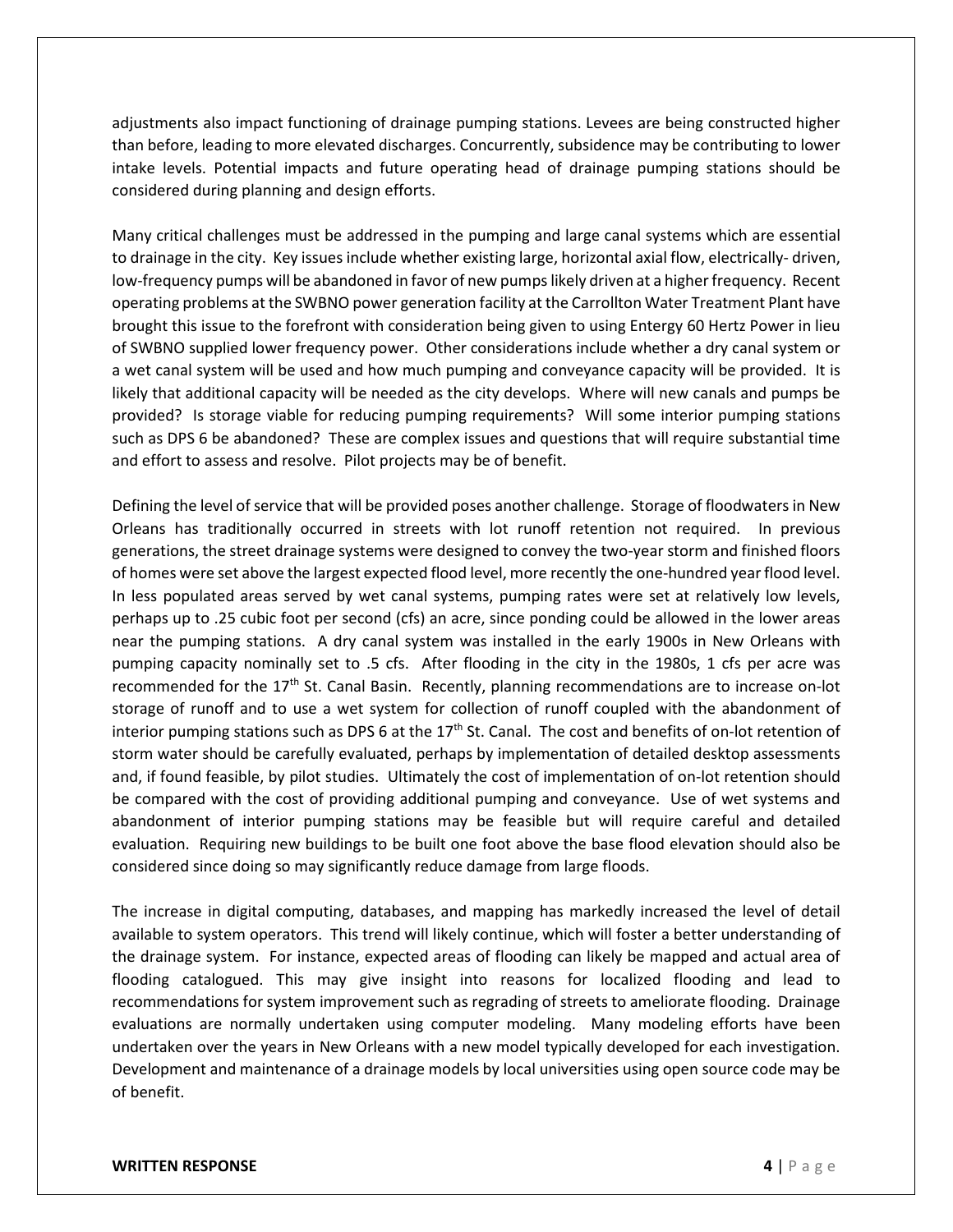### **b. What will be New Orleans' biggest wastewater/sewerage challenges in 50 years and what is the best approach to integrated, long-range planning to address those challenges?**

The sewerage system in New Orleans generally consists of gravity sewers, lift stations, and treatment facilities. The number of lift stations in the city is lower than that of many other developed areas in the region. This is achieved through setting the lift stations deeper. This leads to the use of deeper gravity lines. Gravity sewers provide excellent service but present many challenges. One is that their construction is very expensive, particularly when they are deep given the poor soils in New Orleans. Another is that breaks in lines undermine streets and sidewalks, etc. Gravity sewers are also subject to high levels of inflow and infiltration (I&I). Significant improvements have been completed to reduce system I&I. Many more will likely be needed over the coming years. Replacement or rehabilitation of critical gravity sewers in the system will likely be required over the coming decades. For instance, there is a large gravity collector that runs down Claiborne Avenue and provides sewerage collection for much of uptown New Orleans. An annual maintenance program of smoke testing, limited tv inspections, lining, lift station rehabilitation and manhole repairs is critical and will required continued support.

It may be cost effective to replace some gravity collection lines and lift stations with either more lift stations and shallower gravity lines or low pressure forced sewer systems. Forced systems provide significant benefit including lower capital costs, less propensity for piping leading to less damage to streets, and less I&I. Use of forced sewer systems, though, posessome operating challenges. For instance, the system includes installation of individual grinder pumps at residences which requires electric service and maintenance by the public agency. Capital cost savings, though, may warrant their use in some areas.

Currently, increased pumping and treatment capacity may also be needed to provide adequate service in areas that have wastewater volumes during rains that cannot be handled by the existing facilities. For instance, there are areas in which wastewater intrudes into the sewers of newly constructed buildings. In the near term, peak factors for design of force mains and treatment systems in some areas should likely be increased. Treatment and conveyance systems for increased quantities of a low strength wastewater will likely be beneficial is some areas. As I&I is reduced, though, treatment of a stronger wastewater will likely be required.

Use of "smart" systems in which automation is used to control pumping and force main systems will likely be implemented and provide benefit.

It is likely that increased discharge monitoring and permitting will be implemented over the coming decades. Reduction in discharge of grease and other pollutants will likely be required.

Increased use of low pressure forced systems will likely be warranted based on lower capital cost and better control and permitting of discharges into the system over the coming decades. In other areas, such as the Warehouse District, increased pumping and transmission capacities may be desirable. Desktop assessment for both low pressure forced systems and for increased pumping and transmission capacities should be undertaken for select areas, and, if shown beneficial, pilot projects should be implemented.

Discharge of effluents to the wetlands may prove beneficial to wetland restoration. This is currently being implemented at the East Bank Wastewater Treatment plant. Continued research and development would likely be beneficial. Use of local research organizations should be considered.

#### **WRITTEN RESPONSE 5** | Page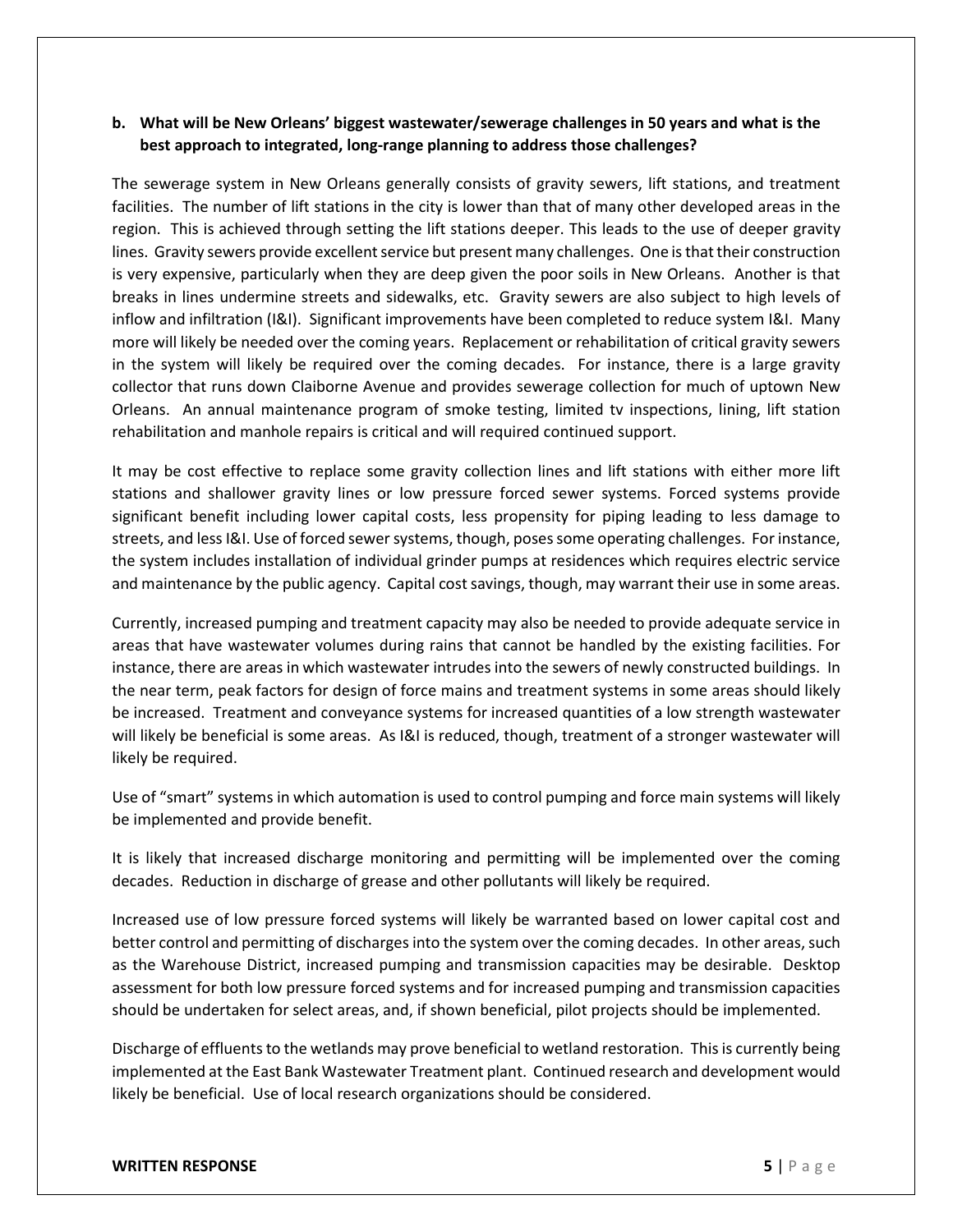### **c. What will be New Orleans' biggest drinking water challenges in 50 years and what is the best approach to integrated, long-range planning to address those challenges?**

The source of raw water for New Orleans is the Mississippi River. Treatment is provided at the Carrollton Water Plant on the East Bank and the Algiers Treatment Plant on the West Bank. The distribution systems in the city are ageing and many breaks occur in the system. Also, many valves are not functional. Boil water advisories have increased leading to increased focus on potable water operations by the community. This places added pressure on system operators to improve operations.

The Sewerage and Water Board does not charge certain agencies for water. Many of these "free accounts" are not metered. Metering all account, including "free accounts" and developing better metrics for water use and loss would likely help efforts to identify and reduce losses in the system.

Maintenance of the existing system is fundamental for a complete, working system. Pipe replacement and upgrade schedules should be developed and coordinated as much as practicable with street replacement projects. Replacement of existing lead service lines will likely be required over the coming years. An ongoing program of annual replacement may be beneficial. Exercising critical system valves regularly will likely provide benefit. Monitoring and replacement of cathodic protection of steel transmission pipelines should be an ongoing practice. Continuing existing plant maintenance activities is critical. For instance ongoing repairs to the filter gallery at the Carrollton Water Treatment Plant.

It may be possible to increase the reliability of the system through increased use of elevated storage tanks in the system. This could increase pressures in areas in which low pressure currently exists and provide for reduced treatment and transmission capacity requirements in the system. Existing hydraulic models of the system could be used to assess these advantages.

A potential challenge that the SWBNO could face over the coming decades is that of increased salinity levels in the Mississippi River. During low river periods, saltwater intrudes into the Mississippi River and, in the future, could reach the city water plant river intakes. This becomes more likely as the wetlands degrade and as the river channel is deepened to accommodate improved deep-water access along the river. SWBNO completed studies about 30 years ago of whether potable water could be obtained using wells in the city and found that local aquifers could not be used but that aquifers in St. Tammany Parish may be adequate. Awareness of the potential impacts of increasing salinity should be ongoing. It is possible that reservoirs for storage of river water during periods of low water or a new source for drinking water may be needed over the next 50 years.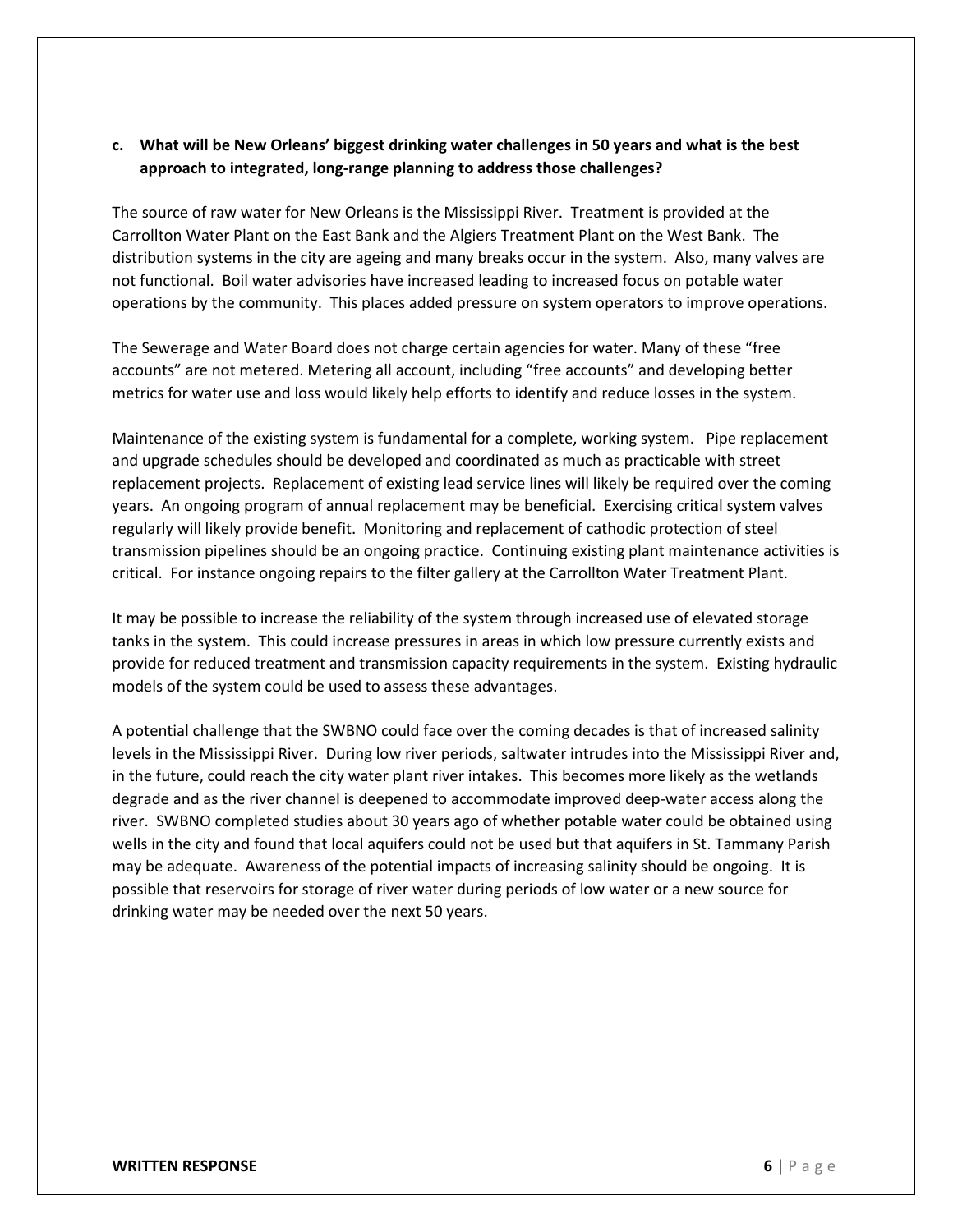### **SWBNO INTEGRATED MASET PLANNING RFI FIRM PROFILE**

### **Background**

Newell Engineering, LLC was formed in August 2014 by Frank Newell, P.E., P.L.S., to provide consulting engineering and land surveying services in Louisiana. Frank is a native and resident of New Orleans and is the sole owner of the firm. The firm is licensed with the Louisiana Professional Engineering and Land Surveying Board to provide professional engineering and land surveying services. Firm Manager, Frank Newell, is a licensed environmental and civil engineer and land surveyor in Louisiana. Frank has been registered in Louisiana to practice engineering and land surveying for more than 30 years and has more than 30 years of experience in drainage, wastewater, potable water and land surveying in the New Orleans Metropolitan region.

In addition to Frank, the firm has a second professional engineer, two graduate engineers, and an office manager on staff. Newell Engineering is located in Metairie, Louisiana, at Suite 202, 700 Papworth Avenue. Office equipment includes five networked Dell workstations, AutoCAD 2018, AutoCAD Civil 3D 2018, Microsoft Windows, Office 365 email server, cell phones, normal office and engineering software, and VOIP phone system. Offices are staffed during normal business hours. Survey equipment includes a fully equipped truck, total station, and automatic levels. GPS equipment is rented on an as needed basis. The firm has professional liability insurance, worker's compensation insurance, and general liability insurance, all with limits meeting state contracting requirements. Newell Engineering and firm members have extensive experience in drainage, wastewater, drinking water engineering and land surveying services.

### **Drainage**

Firm members have the training and experience needed to provide drainage engineering and land surveying services for SWBNO. They are experienced in all aspects of drainage engineering, including modeling of drainage collection and pumping systems; assessment of drainage systems; investigation of areas of flooding and development of programs to reduce flooding; and design of subsurface drains, retention ponds, box culverts, open canals, and pumping stations.

Frank has a thorough and detailed understanding of the Orleans, Jefferson, Plaquemines, and St. Bernard Parishes drainage systems, including extensive work in hydraulic and hydrologic modeling of the 17th Street Canal drainage basin in Orleans and Jefferson Parishes using SWMM, HEC-1, HEC-2, HEC-HMS, UNET, and HEC-RAS. He has directed numerous physical modeling programs for large canal junctions and drainage pumping station intake basins. He has significant experience designing drainage system improvements in Orleans Parish.

Frank has extensive experience in the 17th Street Canal Drainage Basin, including:

- Design of Metairie Road Bridge at the 17th Street Canal
- Design of 17th Street Canal widening, Palmetto Canal to Hoey's Cut
- Design of 17th Street Canal improvements at Hoey's Cut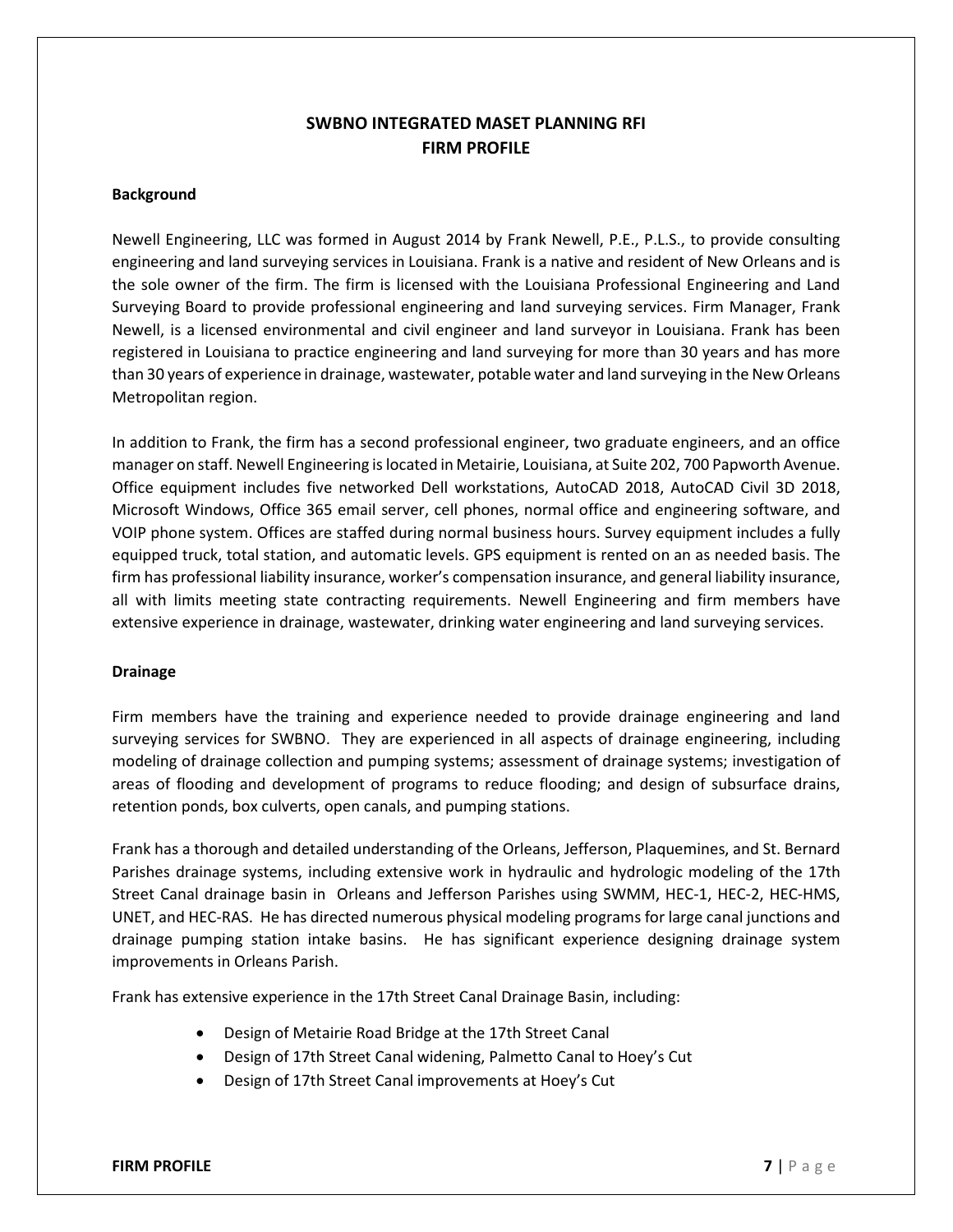- Lower Hoey's Canal System hydraulic design.
- Hydraulic design of 17th Street Canal interim closure gates pumping system
- Preliminary design, permanent Canal closure pumps
- SELA modeling of system improvements in Hoey's Basin
- Design of the Prichard Pumping Station and canal
- Geisenheimer Canal drainage improvements
- Geisenheimer Basin drainage study
- Design of the Hoey's Cut Box Culvert at the 17th Street Canal

Other drainage experience includes:

- Expert witness for Jefferson Parish Katrina Pump Station Evacuation case
- Assistance to USACE for pump specification, interim closure structures, Orleans Canals
- Post-Katrina assessment of all major pumping stations in Orleans, Jefferson, Plaquemines, St. Bernard, and St. Tammany Parishes
- SWMM modeling of St. Bernard Parish drainage system
- Cuddihy Drive drainage improvements, Old Metairie
- East and West Livingston drainage improvements, Old Metairie
- Labarre Business Park drainage improvements, Jefferson Parish
- Design of a new 800-foot long 12 x 8 concrete box to replace a structurally-failed box culvert along Airline Drive in Old Metairie
- Design of new subsurface drains and roadways at East and West Livingston Place in Old Metairie
- Drainage improvements, Russell Drive, Jefferson Parish
- Storm proofing pumping stations, Orleans, St. Bernard, and St. Tammany Parishes

Since Hurricane Katrina, Frank has assessed all the major drainage pumping stations in Orleans, Jefferson, Plaquemines, St. Bernard, and St. Tammany Parishes. He was a leader of the team that designed the pumping systems for the interim closure structure at the 17th Street Canal and assisted the United States Corps of Engineers with selection and specification of drainage pumps for the interim closure structures at the 17th Street, Orleans, and London Avenue Canals. He was the engineer of record for the new 600 cubic foot per second drainage pumping station serving the Lower Ninth Ward of New Orleans.

Frank was retained by Burglass and Tankersley, LLC to be the expert witness for Jefferson Parish in the Jefferson Parish Hurricane Katrina Pump Evacuation case. He provided technical and forensic engineering services concerning drainage pumping operations, drainage pump stations, drainage canals, and modeling of the Parish drainage system, and presented that information during the trial. The case was decided in Jefferson Parish's favor. When the judgment was appealed, the Firm was retained to assist in drainage assessments and forensic engineering for the appeal. The case was recently successfully concluded.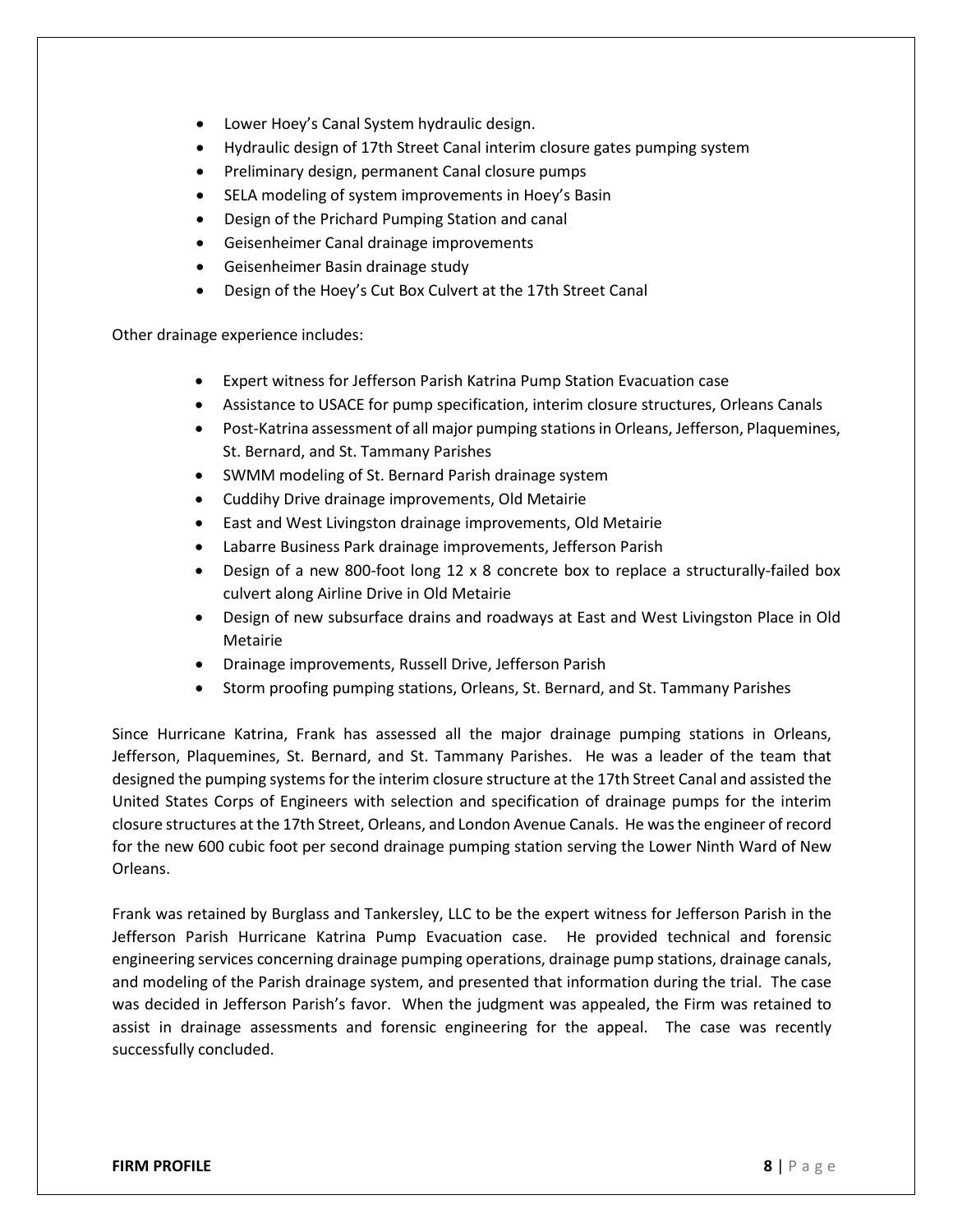#### **Wastewater**

Firm members have the training and experience needed to provide sewerage engineering for SWBNO. They are experienced in all aspects of sewerage engineering, including modeling of sewage collection and pumping systems; assessment of sewerage systems; investigation of areas of overflow and surcharge; development of programs to reduce overflows and surcharging; and design of collection systems, lift stations, force mains, treatment systems, and pumping stations.

Frank has many years of sewerage engineering experience. He has a thorough and detailed understanding of local sewage collection and treatment facilities. He has completed numerous collection system modeling programs, grant applications and planning projects. He has significant experience designing sewerage system improvements, including development of a long-term capital program for reducing overflows in the Belle Chasse sewage collection system; new sewage collection systems throughout Plaquemines Parish; rehabilitation of the Port Sulphur Sewage Treatment Plant; inflow and infiltration reduction studies; expansion of the Belle Chasse Sewage Treatment Plant and the Kenner Wastewater Treatment Plant No. 3. He developed specifications for solicitation and retention of a private operator for the Plaquemines Parish sewerage system. This contract was successfully used for over fifteen years for contract operation and maintenance in Plaquemines Parish.

### **Drinking Water**

Firm members are experienced all aspects of water engineering including modeling of water system distribution and pumping systems; assessment of water systems; investigation of areas of low pressure and development of programs to increase treatment and distribution system capacity; and design of distribution systems, service pump stations, water transmission, distribution piping, treatment systems, booster pumping stations, and water towers.

Frank has many years of water engineering experience. He has a thorough and detailed understanding of local water distribution and treatment facilities. He has completed numerous distribution system modeling programs, permit applications, and system-wide planning programs. He has significant experience designing water system improvements, including development of a long-term capital program for improving the Plaquemines Parish Water and Sewerage system; new water distribution and transmission lines throughout Plaquemines Parish; booster pumping stations; service pumping stations; rehabilitation of elevated storage tanks; water plant expansions; replacement and rehabilitation of rapid sand filters with dual filter media; treated water storage reservoirs; and treatment plant expansions. He also developed specifications for solicitation and retention of a private operator for the Plaquemines Parish water system. This contract was successfully used for over fifteen years for contract operation and maintenance in Plaquemines Parish.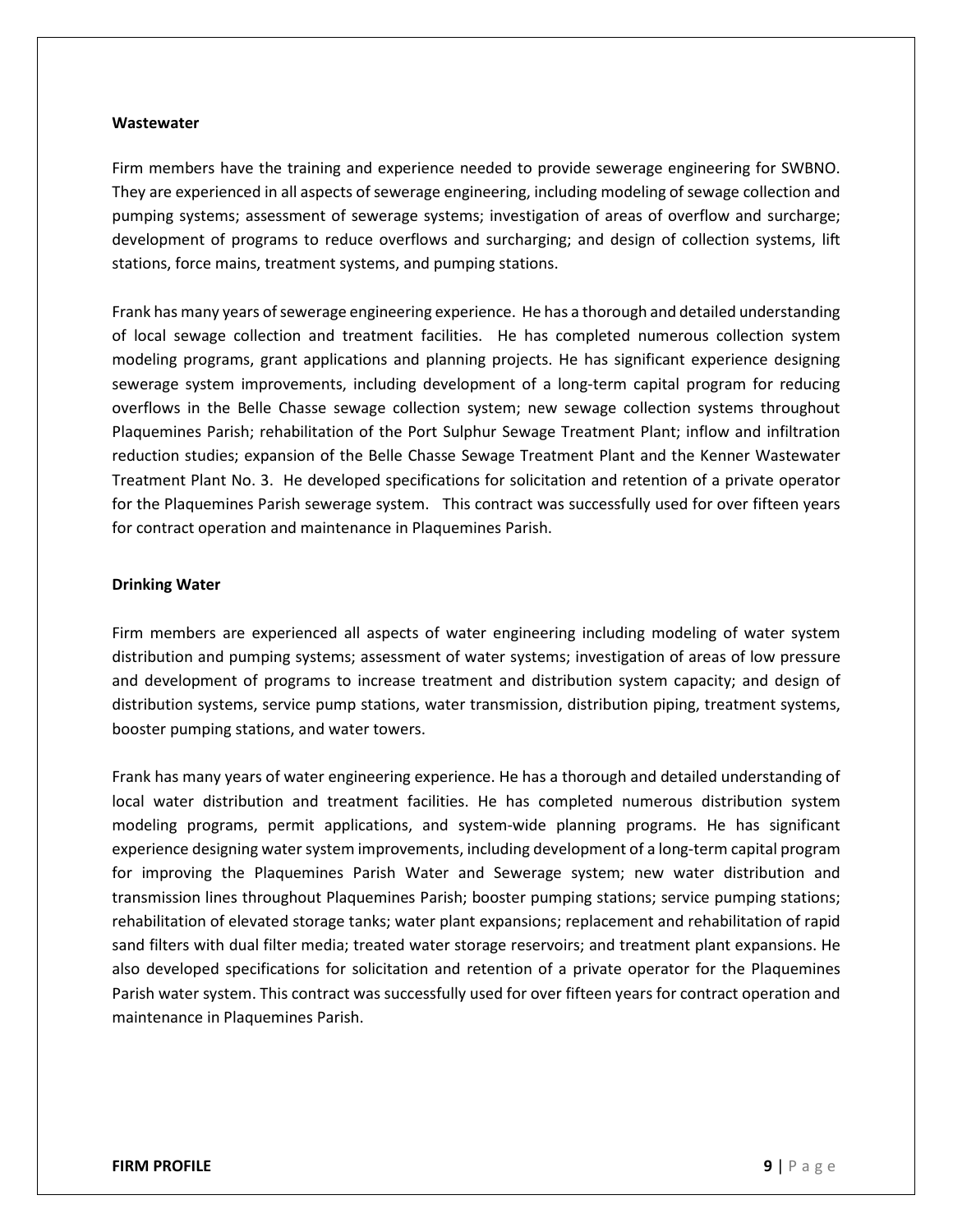#### **Other Experience**

Frank has administered the construction of hundreds of millions of dollars of infrastructure improvements. Frank has broad structural engineering experience, having performed many structural inspections throughout New Orleans, including properties in the French Quarter; design of numerous residences, commercial buildings, and public works facilities; design of many foundations for canal systems and pumping stations; bridge design; and structural design of hydraulic structures including reservoirs, filter buildings, settlement basins, and pumping stations.

Frank has extensive transportation project experience, including the Metairie Road Bridge crossing of the 17th Street Canal in Metairie and the recent raising of Tidewater Road in Venice, Louisiana.

Frank is a registered land surveyor and has many years of land surveying experience including numerous topographic surveys for drainage and street projects; boundary surveys of commercial and residential properties in Orleans Parish; and determination of flood elevations for major floods, including the May 8, 1995, flood and flooding during Hurricane Katrina. Firm members also have the training and experience to provide topographic, boundary, right-of-way, elevation, finished floor, flood, GPS and monitoring surveys; right-of-way research; construction layout; development of level networks; and forensic services. Firm surveys are planned and overseen by an engineer who is also a surveyor. Field work is overseen and led by civil engineers who are competent in land surveying. This improves the level of understanding of critical elements needed by designers that impact survey requirements. Through years of design and survey experience, Firm Manager Frank Newell has developed an in-depth understanding of drainage, water, sewerage, road systems and land surveying in the region. Recently he completed assessment and design of GPS leveling techniques required by the United States Corps of Engineers for project construction. This comprehensive understanding of infrastructure and elevation datums is unmatched by other engineering and land survey firms in the area.

#### **Summary**

Newell Engineering, LLC has significant experience and knowledge of drainage, water and sewer engineering and land surveying in the New Orleans Metropolitan area. We hope our efforts in preparing this RFI submittal prove beneficial to the Sewerage and Water Board of New Orleans and ask that we be selected to participate in future workshops.